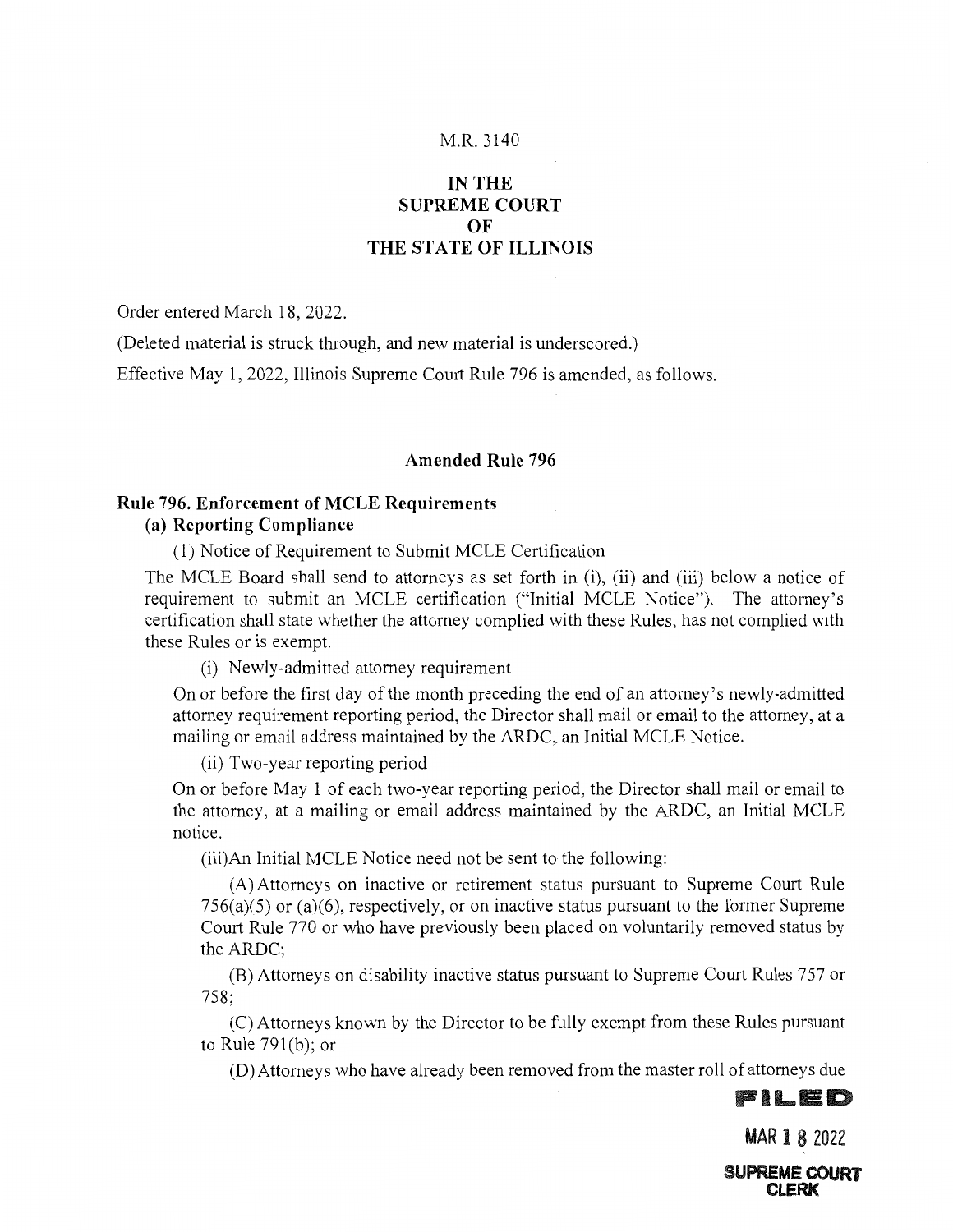to the attorney's failure to comply with the MCLE requirements for two consecutive reporting periods or more.

(2) Every Illinois attorney who is either subject to these Rules or who is sent an MCLE Initial Notice shall submit a certification to the Board, by means ofthe Board's online reporting system or other means specified by the Director, within 31 days after the end of the attorney's reporting period. It is the responsibility of each attorney on the master roll to notify the ARDC of any change of address or email address. Failure to receive an Initial MCLE Notice shall not constitute an excuse for failure to file the certification.

### **(b) Failure to Report Compliance**

Attorneys who fail to submit an MCLE certification within 31 days after the end of their reporting period, or who file a certification within 31 days after the end of their reporting stating that they have not complied with these Rules during the reporting period, shall be mailed or emailed a notice by the Director to inform them of their noncompliance. Attorneys shall be given 61 additional days from the original certification due date provided in Rule  $796(a)(2)$  to achieve compliance and submit a certification, by means of the Board's online reporting system or other means specified by the Director, stating that they have complied with these Rules or are exempt. The Director shall not send a notice of noncompliance to attorneys (1) whom the Director knows, based on the status of the attorneys' licenses with the ARDC as inactive, retirement, disability inactive, judicial, judicial staff, or military are fully exempt from these Rules; or (ii) who have already been removed from the master roll of attorneys due to the attorney's failure to comply with the MCLE requirements for two consecutive reporting periods or more.

## **(c) Grace Period**

Attorneys given additional time pursuant to paragraph (b) to comply with the requirements of these Rules may use that "grace period" to attain the adequate number of hours for compliance. Credit hours earned during a grace period may be counted toward compliance with the previous reporting period requirement, and hours in excess of the requirement may be used to meet the current reporting period's requirement. No attorney may receive more than one grace period with respect to the same reporting period, and the grace period shall not be extended if the Director fails to send, or the attorney fails to receive, a notice pursuant to paragraph (b).

#### (**d) Late Fees**

(1) Attorneys who are not fully exempt under Rule  $791(a)(1)$ ,  $(2)$ ,  $(3)$ ,  $(4)$ , or  $(5)$  and who, for whatever reason, fail to submit an MCLE certification pursuant to Rule 796(a)(2) within 31 days after the end of their reporting period shall pay a late fee, in an amount to be set by the Board. The Director shall not assess a late fee to an attorney whom the Director knows, based on the status of the attorney's license with the ARDC as inactive, retirement, disability inactive, judicial, judicial staff, or military are fully exempt from these Rules.

(2) Attorneys who submit an MCLE certification to the Board within 31 days after their reporting period ends and who certify that they failed to comply with these Rules during the applicable reporting period, shall pay a late fee, in an amount to be set by the Board that is less than the late fee imposed pursuant to paragraph  $(d)(1)$ .

**(e) Failure to Comply or Failure to Report**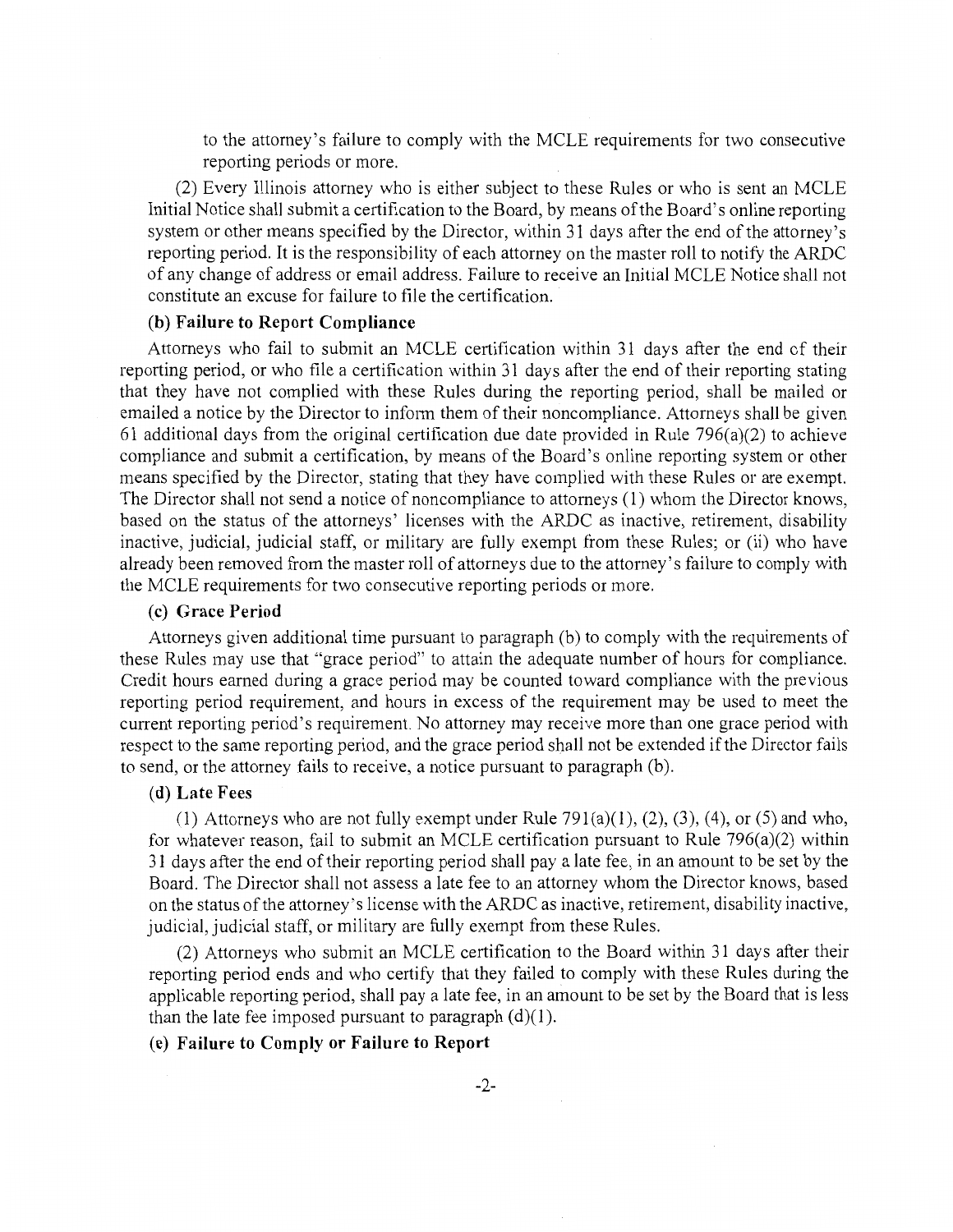The Director shall refer to the ARDC the names of attorneys who were mailed or emailed a notice of noncompliance and who, by the end of their grace periods, failed either: (1) to comply or to report compliance with the requirements of these Rules to the MCLE Board; or (2) to report an exemption from the requirements of these Rules to the MCLE Board. The Director shall also refer to the ARDC the names of attorneys who, by the end of their grace period, failed to pay any outstanding MCLE fee. The ARDC shall then send notice, by mail or email, to any such attorneys that they will be removed from the master roll on the date specified in the notice, which shall be no sooner than 21 days from the date of the notice, because of their failure to comply or report compliance, failure to report an exemption, or failure to pay an outstanding MCLE fee. The ARDC need not send a notice to attorneys who have already been removed from the master roll of attorneys due to the attorney's failure to comply with the MCLE requirements for two consecutive reporting periods or more. The ARDC shall remove such attorneys from the master roll of attorneys on the date specified in the notice unless the Director certifies before that date that an attorney has complied. Such removal is not a disciplinary sanction.

## **(f) Recordkeeping and Audits**

(1) Each attorney subject to these Rules shall maintain, for three years after the end of the relevant reporting period, certificates of attendance received pursuant to Rule  $795(a)(8)$ , (c)(4),  $(d)(1)(ix)$ ,  $(d)(2)(v)$ ,  $(d)(3)$ , as well as sufficient documentation necessary to corroborate CLE activity hours earned pursuant to Rule  $795(d)(4)$  through  $(d)(9)$ .

(2) The Board may conduct a reasonable number of audits, under a plan approved by the Court. At least some of these audits shall be randomly selected, to determine the accuracy of attorneys' certifications of compliance or exemption. With respect to audits that are not randomly selected, in choosing subjects for those audits the Board shall give increased consideration to attorneys who assumed inactive or retirement status under Supreme Court Rule  $756(a)(5)$  or  $(a)(6)$ , and were thereby fully or partially exempt from these Rules pursuant to Rule  $791(b)$  or (c), and who subsequently resumed active status.

(3) The ARDC may investigate an attorney's compliance with these Rules only upon referral from the Director; the ARDC will not investigate an attorney's compliance with these Rules as part of its other investigations. When the Director refers a matter to the ARDC, the investigation, and any resulting prosecution, shall be conducted in accordance with the rules pertaining to ARDC proceedings.

## (g) **Audits That Reveal an Inaccurate Certification**

(1) If an audit conducted pursuant to paragraph  $(f)(2)$  reveals that the attorney was not in compliance with or exempt from these Rules for any reporting period for which the attorney had filed a certification of compliance or exemption, the Director shall provide the attorney with written notice containing: (i) the results of the audit, specifying each aspect of the Rules with which the attorney did not comply or the reason why the attorney is not exempt; (ii) a summary of the basis of that determination; and (iii) a deadline, which shall be at least 30 days from the date of the notice, for the attorney to file a written response if the attorney objects to any of the contents of the notice.

(2) After considering any response from the attorney, if the Board determines that the attorney filed an inaccurate certification, the attorney shall be given 60 days in which to file an